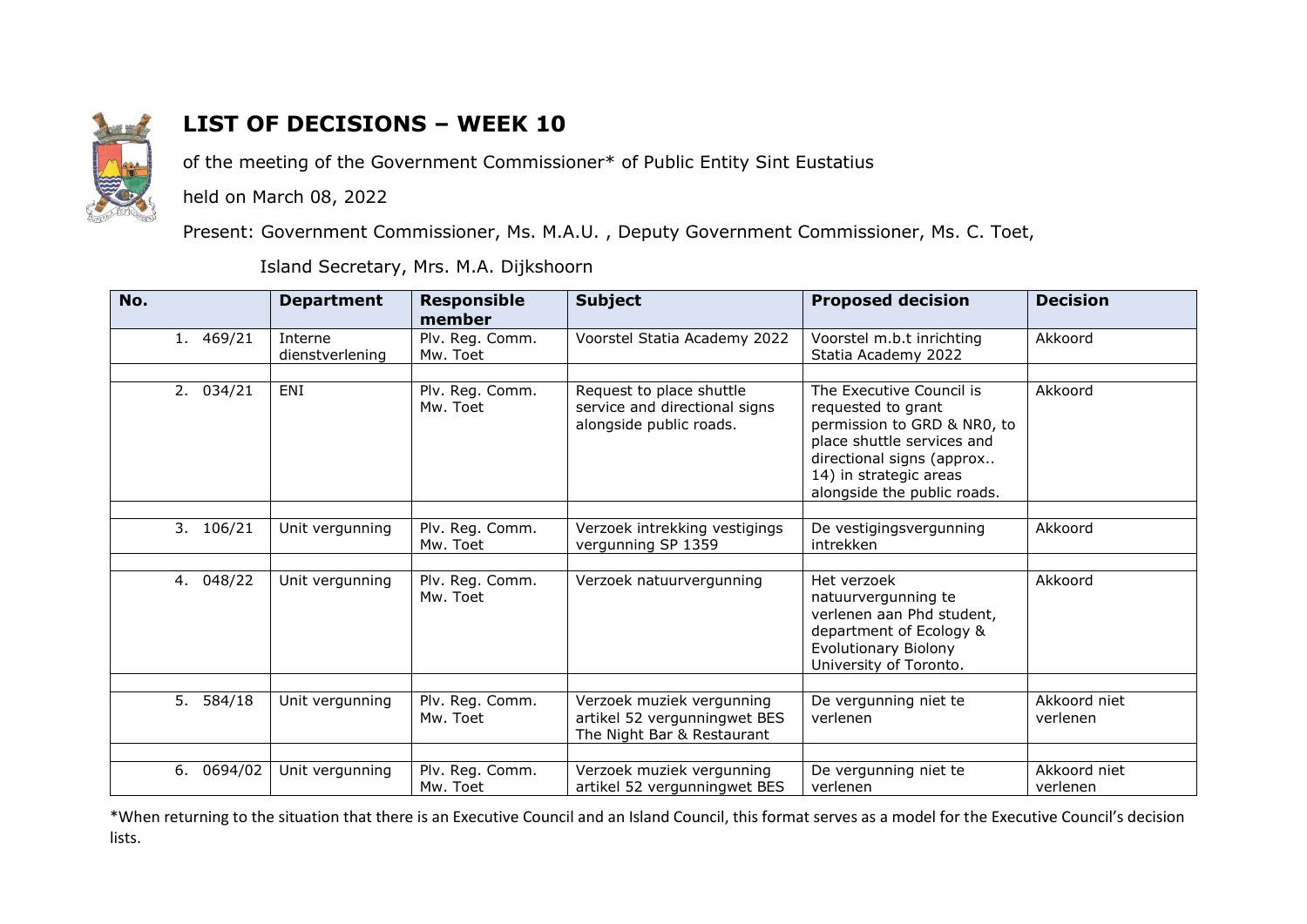| No.       | <b>Department</b>          | <b>Responsible</b><br>member | <b>Subject</b>                                                                                                     | <b>Proposed decision</b>                                                                                                                                                                                                                                                                                                                                                                                                                              | <b>Decision</b>                                 |
|-----------|----------------------------|------------------------------|--------------------------------------------------------------------------------------------------------------------|-------------------------------------------------------------------------------------------------------------------------------------------------------------------------------------------------------------------------------------------------------------------------------------------------------------------------------------------------------------------------------------------------------------------------------------------------------|-------------------------------------------------|
| 7. 693/21 | Dir Transport              | Reg. Comm. Mw.<br>Francis    | Goedkeuring voor het<br>faciliteren van een vrijblijvend<br>oriënterend gesprek gezien<br>hun ingediende aanvraag. | Op de aanvraag ingediend<br>door de nieuwe<br>luchtvaartmaatschappij is de<br>Directie Transport positief.<br>De Directie Transport<br>adviseert om het proces<br>verder voort te zetten door<br>middel van een vrijblijvend<br>oriënterend gesprek. Op den<br>duur zou deze nieuwe<br>luchtvaartmaatschappij de<br>connectiviteit alsmede de<br>inkomsten van FDR Airport<br>kunnen verhogen. Daarnaast<br>zal het lokaal banen kunnen<br>creëren.   | Akkoord<br>Mei 2022                             |
| 8. 193/18 | Dir Transport              | Reg. Comm. Mw.<br>Francis    | Goedkeuring voor het<br>faciliteren van een vrijblijvend<br>oriënterend gesprek gezien<br>hun ingediende aanvraag. | Op de aanvraag ingediend<br>door de start-up<br>luchtvaartmaatschappij is de<br>Directie Transport positief.<br>De Directie Transport<br>adviseert om het proces<br>verder voort te zetten door<br>middel van een vrijblijvend<br>oriënterend gesprek. Op den<br>duur zou deze nieuwe<br>luchtvaartmaatschappij de<br>connectiviteit alsmede de<br>inkomsten van FDR Airport<br>kunnen verhogen. Daarnaast<br>zal het lokaal banen kunnen<br>creëren. | Akkoord<br>Mei 2022                             |
| 9. 012/22 | Dept Culture and<br>Events | Reg. Comm. Mw.<br>Francis    | Response to Statia Heritage<br>Research Commission (SHRC)<br>Report and recommendations.                           | Send response to<br>commission regarding SHRC<br>final report and<br>recommendations.                                                                                                                                                                                                                                                                                                                                                                 | Akkoord<br>Do not send out<br>await AF reaction |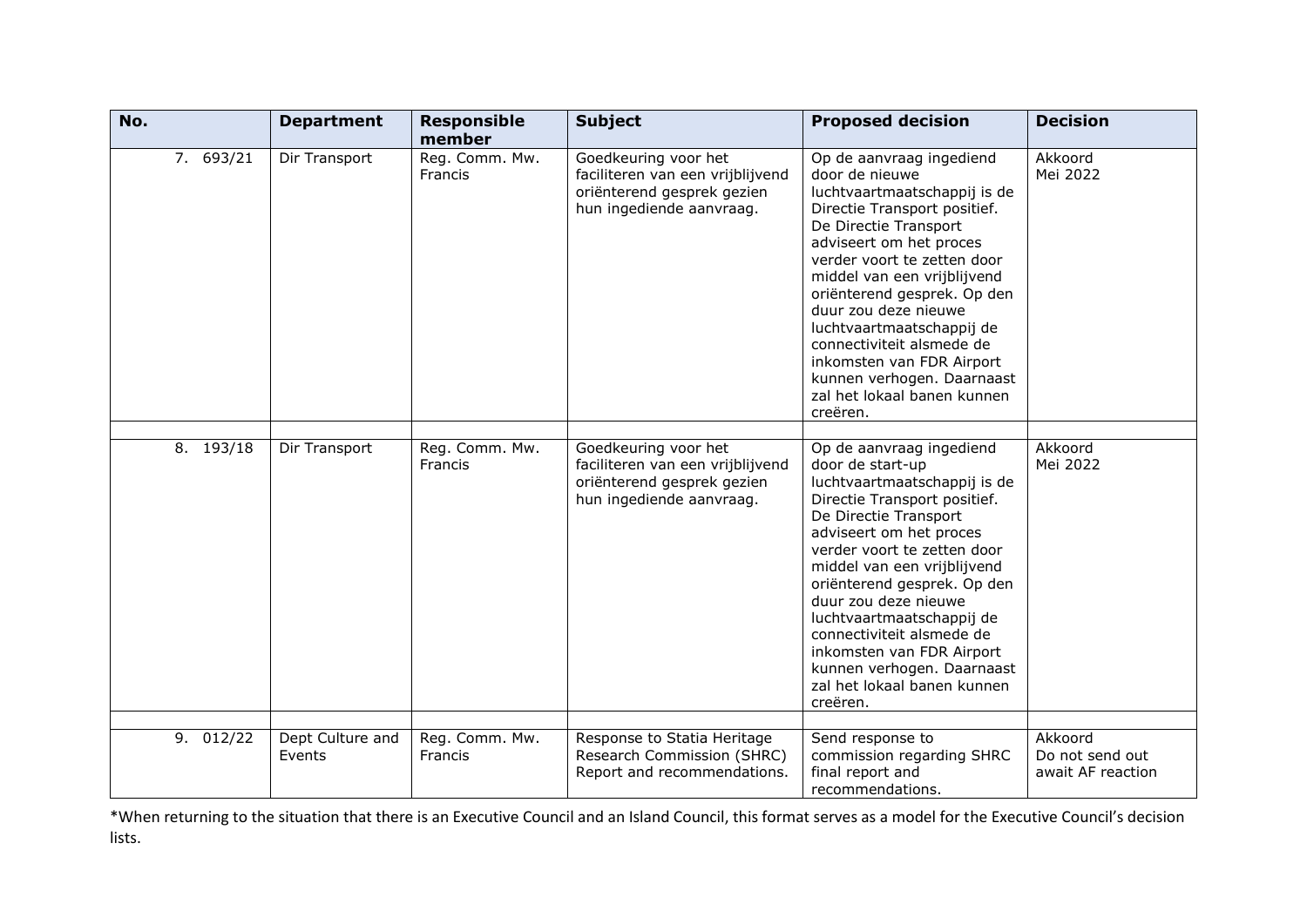| No.       | <b>Department</b> | <b>Responsible</b><br>member | <b>Subject</b>                                                                                                                                               | <b>Proposed decision</b> | <b>Decision</b>                         |
|-----------|-------------------|------------------------------|--------------------------------------------------------------------------------------------------------------------------------------------------------------|--------------------------|-----------------------------------------|
| 10.583/21 | <b>OCW</b>        | Reg. Comm. Mw.<br>Francis    | Toekenning tweede tranche<br>onderwijshuisvestingsmiddelen<br><b>OLE</b>                                                                                     | <b>VKA</b>               | <b>VKA</b>                              |
| 11.020/22 | Tweede Kamer      | Reg. Comm. Mw.<br>Francis    | Afschrift brief openbaar<br>lichaam St. Eustatius aan<br>staatssecretaris van Financiën<br>m.b.t door gevoerde wijzing<br>van wet inkomstenbelasting<br>BES. | <b>VKA</b>               | <b>VKA</b><br>Copy to Island<br>Council |
| 12.242/21 | <b>OCW</b>        | Reg. Comm. Mw.<br>Francis    | Uw brief inzake verkenning<br>toekomst CNSI                                                                                                                  | <b>VKA</b>               | VKA copy to Island<br>Council           |
| 13.490/21 | Burger            | Reg. Comm. Mw.<br>Francis    | Excavations/ opgravingen                                                                                                                                     | <b>VKA</b>               | VKA and answered<br>by mail             |
| 14.090/22 | CEO Stuco         | Plv. Reg. Comm.<br>Mw. Toet  | Technical information for<br>drone flights                                                                                                                   | <b>VKA</b>               | VKA follow up for<br>photos             |
| 15.092/22 | Mediators         | Reg. Comm. Mw.<br>Francis    | Plan van aanpak Mediatie<br>Openbaar lichaam St. Eustatius                                                                                                   | <b>VKA</b>               | VKA and add to<br>dossier               |
| 16.084/22 | <b>OCW</b>        | Plv. Reg. Comm.<br>Mw. Toet  | Memo A4LO                                                                                                                                                    | <b>VKA</b>               | VKA send copy to<br>Dept of Culture     |
| 17.099/22 | Sociaal domein    | Reg. Comm. Mw.<br>Francis    | Verslag dienst reis naar<br>Bonaire 28 november t/m 3<br>december 2021                                                                                       | <b>VKA</b>               | <b>VKA</b>                              |
| 18.315/21 | Burger            | Plv. Reg. Comm.<br>Mw. Toet  | Confirmation of termination<br>letter                                                                                                                        | <b>VKA</b>               | VKA and BBO follow<br>up next candidate |
| 19.104/22 | Burger            | Plv. Reg. Comm.<br>Mw. Toet  | Position of Heritage Inspector                                                                                                                               | <b>VKA</b>               | Dept. of Cultur to<br>draft letter      |